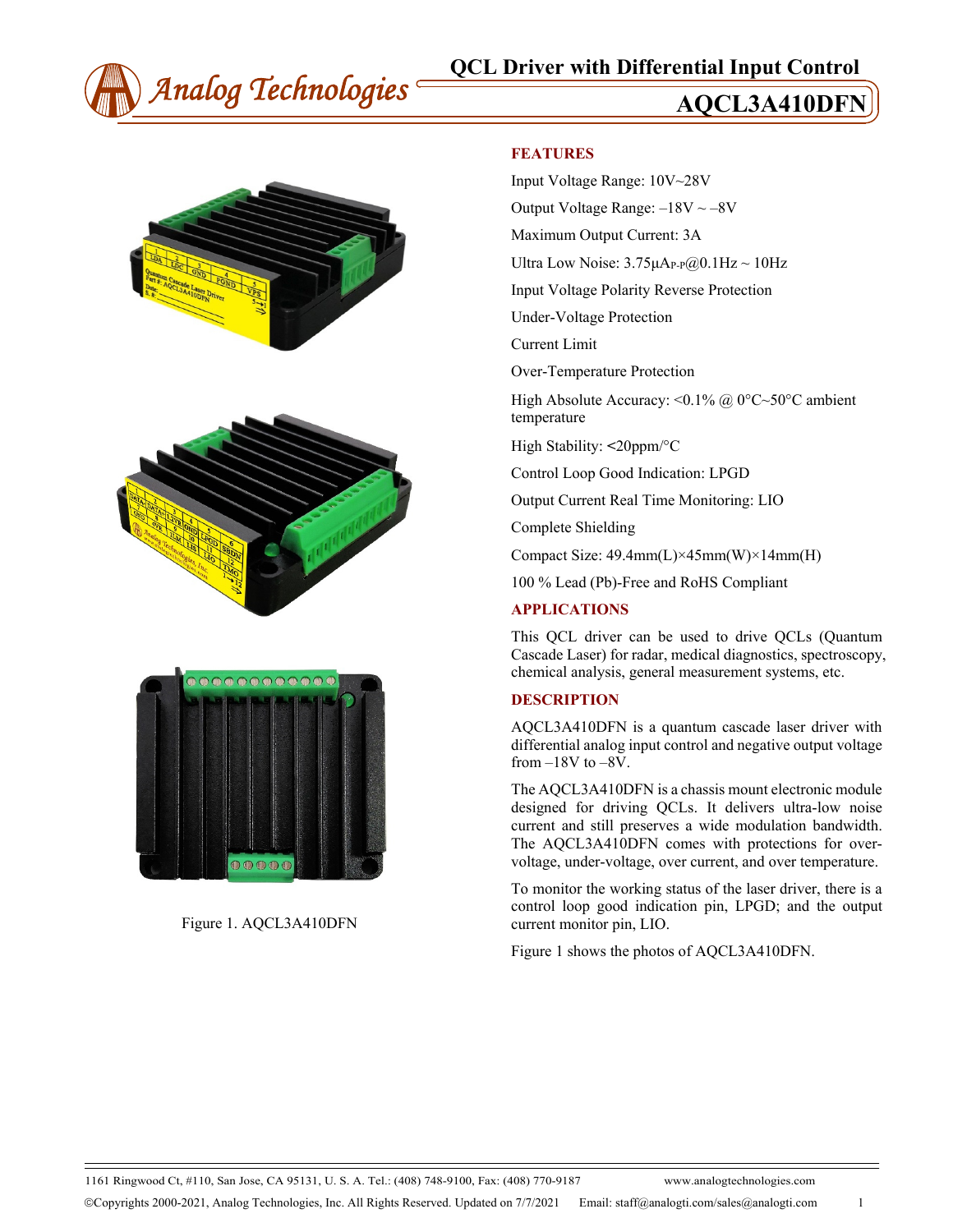

| Pin# | <b>Pin Name</b> | Port Type      | <b>Description</b>                                                                                                                                                                                                                                                                                                                                                                                      |  |
|------|-----------------|----------------|---------------------------------------------------------------------------------------------------------------------------------------------------------------------------------------------------------------------------------------------------------------------------------------------------------------------------------------------------------------------------------------------------------|--|
| 1    | DATA-           | Analog input   | The negative node of differential input signal.                                                                                                                                                                                                                                                                                                                                                         |  |
| 2    | DATA+           | Analog input   | The positive node of differential input signal.                                                                                                                                                                                                                                                                                                                                                         |  |
| 3    | 1.2VR           | Analog output  | Internal reference voltage.                                                                                                                                                                                                                                                                                                                                                                             |  |
| 4    | <b>GND</b>      | Signal ground  | Signal ground. Connect this pin to the signal ground of ADCs, DACs, and the signal<br>sources.                                                                                                                                                                                                                                                                                                          |  |
| 5    | <b>LPGD</b>     | Digital output | Loop good indication. When outputting a high logic level 5V, it indicates the control<br>loop works properly, i.e. the output current equals the set-point value; outputting a logic<br>low level indicates there is something wrong in the control loop, such as open circuit,<br>output current equals zero, etc.                                                                                     |  |
| 6    | <b>SBDN</b>     | Digital input  | This is a duplex pin: when it is pulled down $\leq 0.4V$ , the controller is put into<br>Shut-down Mode; when setting this pin to between 1.2V to 2.5V, the controller is set to<br>Stand-by Mode. In this mode, the voltage reference is still working; when setting it<br>to >2.64V to VPS voltage, the controller goes to On Mode. There is an internal $20M\Omega$<br>pull up resistor tied to VPS. |  |
| 7    | <b>GND</b>      | Signal ground  | Signal ground. Connect this pin to the signal ground of ADCs, DACs, and the signal<br>sources.                                                                                                                                                                                                                                                                                                          |  |
| 8    | 4VR             | Analog output  | Voltage Reference 4.096V output. It can be used by external POTs (Potentiometer),<br>DACs and/or ADCs for setting the LIS. Under Stand-by Mode, this pin is still working.                                                                                                                                                                                                                              |  |
| 9    | <b>ILM</b>      | Analog input   | Laser current limit set. 0V to 4.096 V sets the laser current limit from 0 to 3A linearly.<br>The internal input impedance is 1M.                                                                                                                                                                                                                                                                       |  |
| 10   | <b>LIS</b>      | Analog output  | Laser current setting indication. 0V to 4.096 V indicates the laser current is set from 0 to<br>3A linearly.                                                                                                                                                                                                                                                                                            |  |
| 11   | LIO             | Analog output  | Laser current output indication. 0V to 4.096 V indicates the laser current from 0 to 3A<br>linearly.                                                                                                                                                                                                                                                                                                    |  |
| 12   | <b>TMO</b>      | Analog output  | The controller internal temperature indication output. It can be used for sensing the actual<br>temperature of the controller to avoid over-heating. 0V to 4V represents the controller<br>temperature from $-55^{\circ}$ C to 125 $^{\circ}$ C.                                                                                                                                                        |  |

Table 1. Terminal Block Connector 1 Pin Function Descriptions

Table 2. Terminal Block Connector 4 Pin Function Descriptions

| Pin#           | <b>Pin Name</b> | <b>Port Type</b> | <b>Description</b>                                                                                                                                          |  |
|----------------|-----------------|------------------|-------------------------------------------------------------------------------------------------------------------------------------------------------------|--|
|                | <b>LDA</b>      | Analog output    | Laser diode anode. Connect it to the anode of the laser diode.                                                                                              |  |
| 2              | <b>LDC</b>      | Analog output    | Laser diode cathode. Connect it to the cathode of the laser diode. This pin is internally<br>connected to PGND and GND, thus its voltage potential is zero. |  |
| 3              | <b>GND</b>      | Signal ground    | Signal ground. Connect this pin to the signal ground of ADCs, DACs, and the signal<br>sources.                                                              |  |
| $\overline{4}$ | <b>PGND</b>     | Power ground     | Power ground pin. Connect it directly to power supply return rail.                                                                                          |  |
| 5              | <b>VPS</b>      | Power input      | Power supply voltage. The driver works from 10V to 28V.                                                                                                     |  |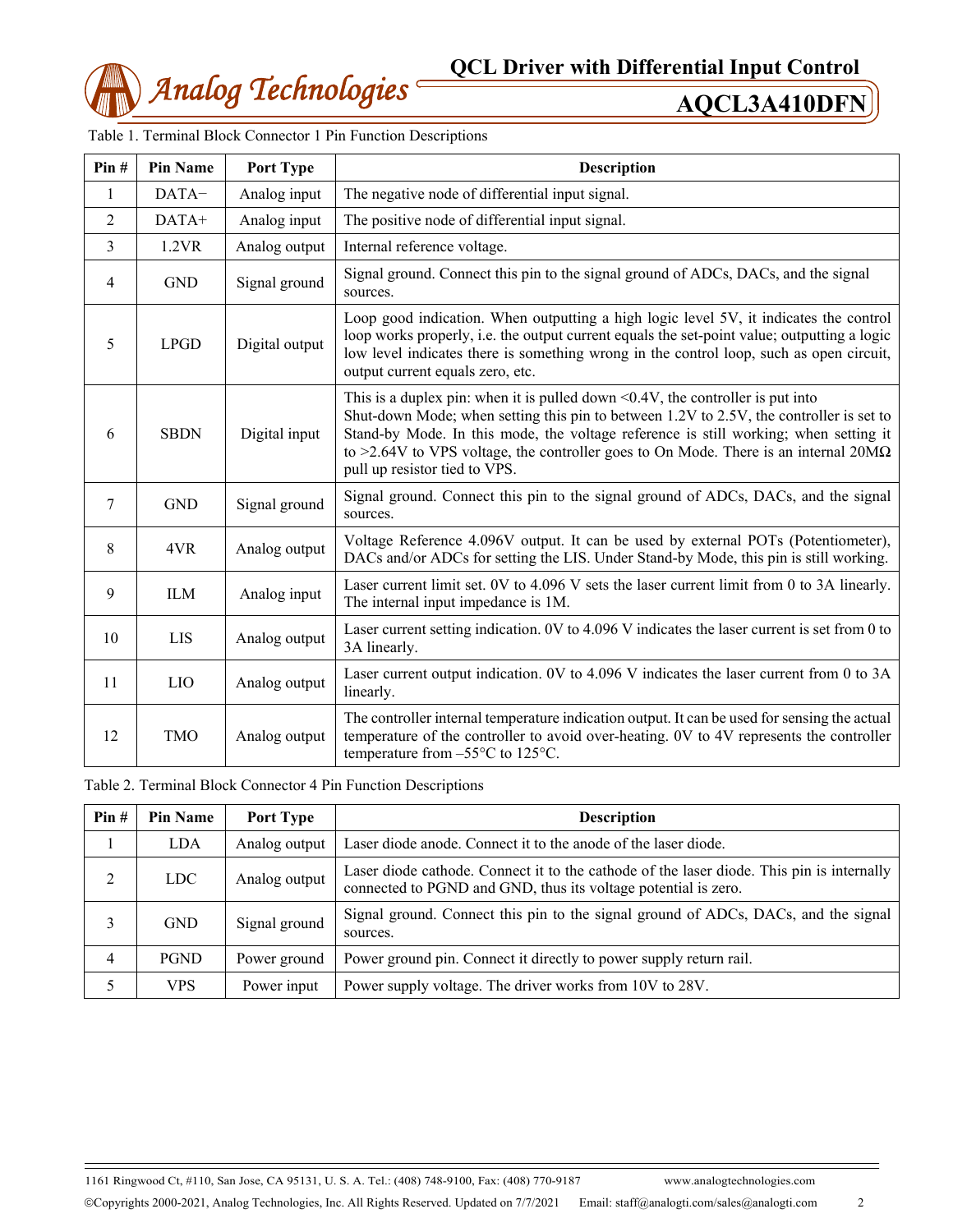

## **SPECIFICATIONS**

Table 3. Characteristics  $(T_A = 25^{\circ}C)$ 

| <b>Parameter</b>                                    | <b>Symbol</b>                                                                    | <b>Conditions</b>                    | Min.             | Typ.         | Max.                    | <b>Units</b>    |
|-----------------------------------------------------|----------------------------------------------------------------------------------|--------------------------------------|------------------|--------------|-------------------------|-----------------|
| Control SBDN Pin (#6 of Terminal Block Connector 1) |                                                                                  |                                      |                  |              |                         |                 |
|                                                     | V <sub>SBDN-ON</sub>                                                             |                                      | 2.64             |              | <b>V</b> <sub>VPS</sub> | $\mathbf V$     |
|                                                     | VSBDN-STANDBY                                                                    |                                      | 1.2              |              | 2.5                     | $\mathbf V$     |
|                                                     | $VSBDN-OFF$                                                                      |                                      | $\boldsymbol{0}$ |              | 0.4                     | $\mathbf V$     |
|                                                     | $V_{SBDN-SB-HI}$<br>Going up from Standby to On<br>threshold voltage             |                                      | 2.508            |              | 2.64                    | $\mathbf V$     |
| <b>SBDN</b> Voltage                                 | VSBDN-SB-LOW<br>Going down from On to<br>Standby threshold voltage               |                                      | 2.5              |              | 2.6                     | V               |
|                                                     | $V_{SBDN-OFF-HI}$<br>Going up from Off to Standby<br>threshold voltage           |                                      |                  |              | 1.2                     | V               |
|                                                     | V <sub>SBDN-OFF-LOW</sub><br>Going down from Standby to<br>Off threshold voltage |                                      | 0.4              |              |                         | $\mathbf V$     |
| Pull-up Resistor to VPS                             |                                                                                  |                                      |                  | 20           |                         | $M\Omega$       |
|                                                     | Current Setting LIS Pin (#10 of Terminal Block Connector 1)                      |                                      |                  |              |                         |                 |
| Current Set Voltage                                 |                                                                                  |                                      | $\boldsymbol{0}$ |              | 4.096                   | $\mathbf V$     |
| Output LDA Pin (#1 of Terminal Block Connector 1)   |                                                                                  |                                      |                  |              |                         |                 |
| Output Voltage                                      | $\rm V_{LDA}$                                                                    |                                      | $-18$            |              | $-8$                    | V               |
| <b>Output Current</b>                               | $I_{LDA}$                                                                        |                                      | $\boldsymbol{0}$ |              | 3                       | $\mathbf{A}$    |
| <b>Output Current Noise</b>                         | I <sub>NLDA</sub>                                                                | Peak-to-peak value,<br>0.1Hz to 10Hz |                  | 0.5          |                         | $\mu A_{P-P}$   |
| Minimum Dropout Voltage                             | $V_{VPS} - V_{LDA}$                                                              |                                      |                  | 4            |                         | V               |
| Output LDA Pin (#1 of Terminal Block Connector 1)   |                                                                                  |                                      |                  |              |                         |                 |
| <b>Operating Ambient</b><br>Temperature Range       | $T_A$                                                                            |                                      | $-40$            |              | 65                      | $\rm ^{\circ}C$ |
| Large Signal Bandwidth                              | $f_{lg}$                                                                         |                                      |                  | $\mathbf{1}$ |                         | MHz             |
| Small Signal Bandwidth                              | $f_{\rm sm}$                                                                     |                                      |                  | $\mathbf{1}$ |                         | <b>MHz</b>      |
| Small Signal Rise and Fall<br>Times                 | $t_{smr}$ , $t_{smf}$                                                            |                                      |                  | 350          |                         | ns              |
| Large Signal Rise and Fall<br>Times                 | $t_{\rm lgr}$ , $t_{\rm lgf}$                                                    |                                      |                  | 350          |                         | ns              |
|                                                     | Power Supply Input VPS Pin (#1 of Terminal Block Connector 2)                    |                                      |                  |              |                         |                 |
| Input Voltage Range                                 | <b>V</b> <sub>VPS</sub>                                                          |                                      | 10               |              | 28                      | V               |
| <b>Input Current</b>                                | I <sub>VPS</sub>                                                                 |                                      | $\boldsymbol{0}$ |              | 600                     | mA              |
|                                                     |                                                                                  |                                      |                  |              |                         |                 |

1161 Ringwood Ct, #110, San Jose, CA 95131, U. S. A. Tel.: (408) 748-9100, Fax: (408) 770-9187 www.analogtechnologies.com Copyrights 2000-2021, Analog Technologies, Inc. All Rights Reserved. Updated on 7/7/2021 Email: staff@analogti.com/sales@analogti.com 3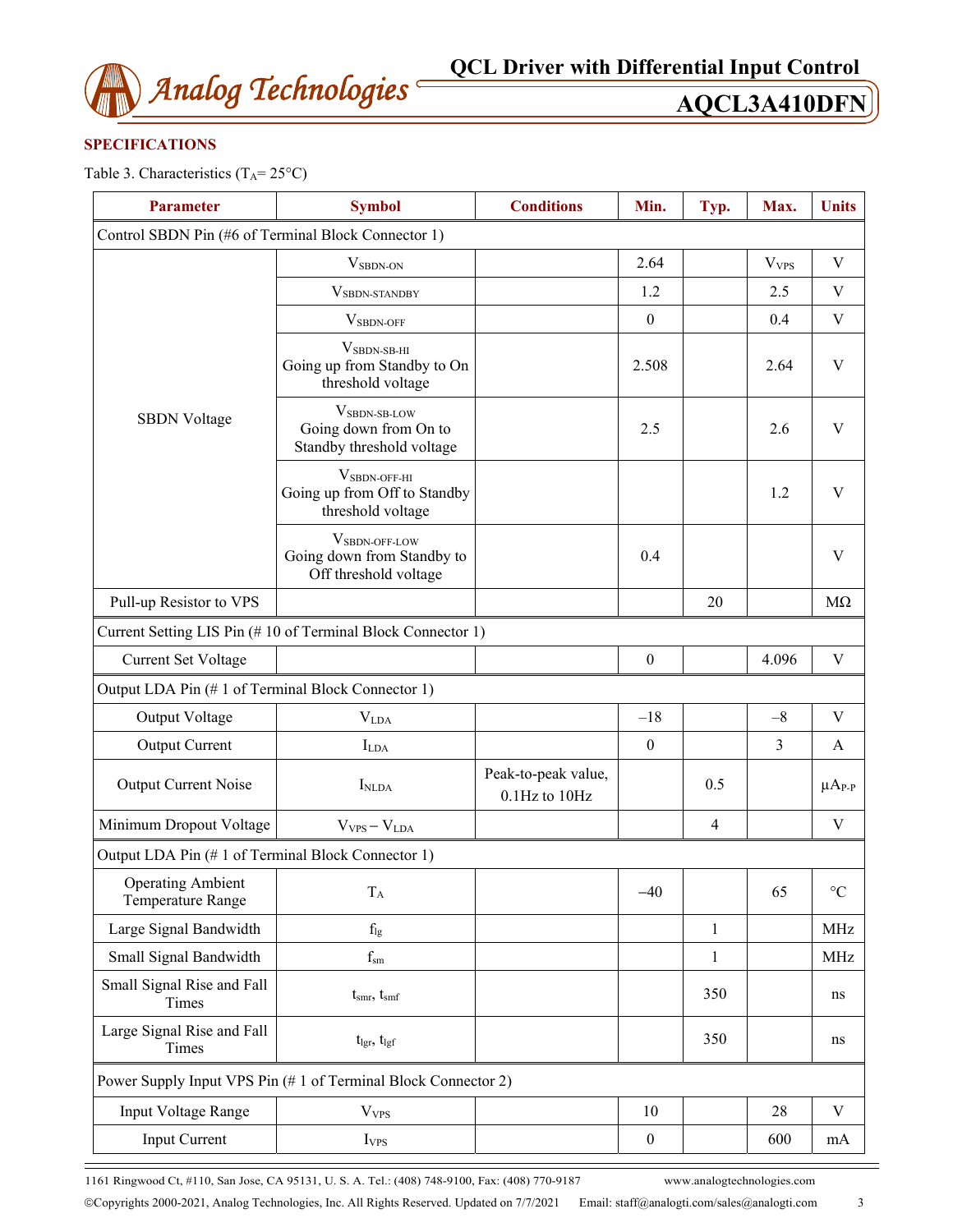

### **APPLICATIONS INFORMATION**

Voltage can be input through Mini-USB or LIS. Figure 2 shows the connection for the Mini-USB. Figure 3 shows the pin locations of this QCL driver.

USB Differential Input



Figure 2. Connecting DAC Board to the QCL Driver AQCL3A410DFN

Table 4.  $V_{IN^+}$ ,  $V_{IN^+}$  &  $I_{OUT}$ 

| $\rm V_{\rm IN^+}$ | $\rm V_{IN}$ | $V_{\rm{LIS}}$ | $I_{\text{OUT}}$ |
|--------------------|--------------|----------------|------------------|
| 1.2V               | 0V           | 4.096V         | 3A               |
| 0.6V               | 0.6V         | 2.048V         | 1.5A             |
| 0V                 | 1.2V         | 0V             | 0A               |

$$
V_{LIS} = \frac{2.048}{1.2} (V_{IN+} - V_{IN-}) + 2.048V
$$

$$
I_{OUT} = \frac{V_{LIS}}{4.096V} \times 3A
$$

VLIS: The voltage for setting the laser current.

 $V_{IN+}$ : The positive node of Mini-USB differential input signal.

 $V_{IN}$ .: The negative node of Mini-USB differential input signal.

IOUT: The output current.

Insert the screwdriver into the upper card slot, and the lower card slot should be inserted with a power cord with a bare core (φ=1.5mm±0.2mm; L=7.5mm±0.2mm).



Figure 3. Top View of AQCL3A410DFN